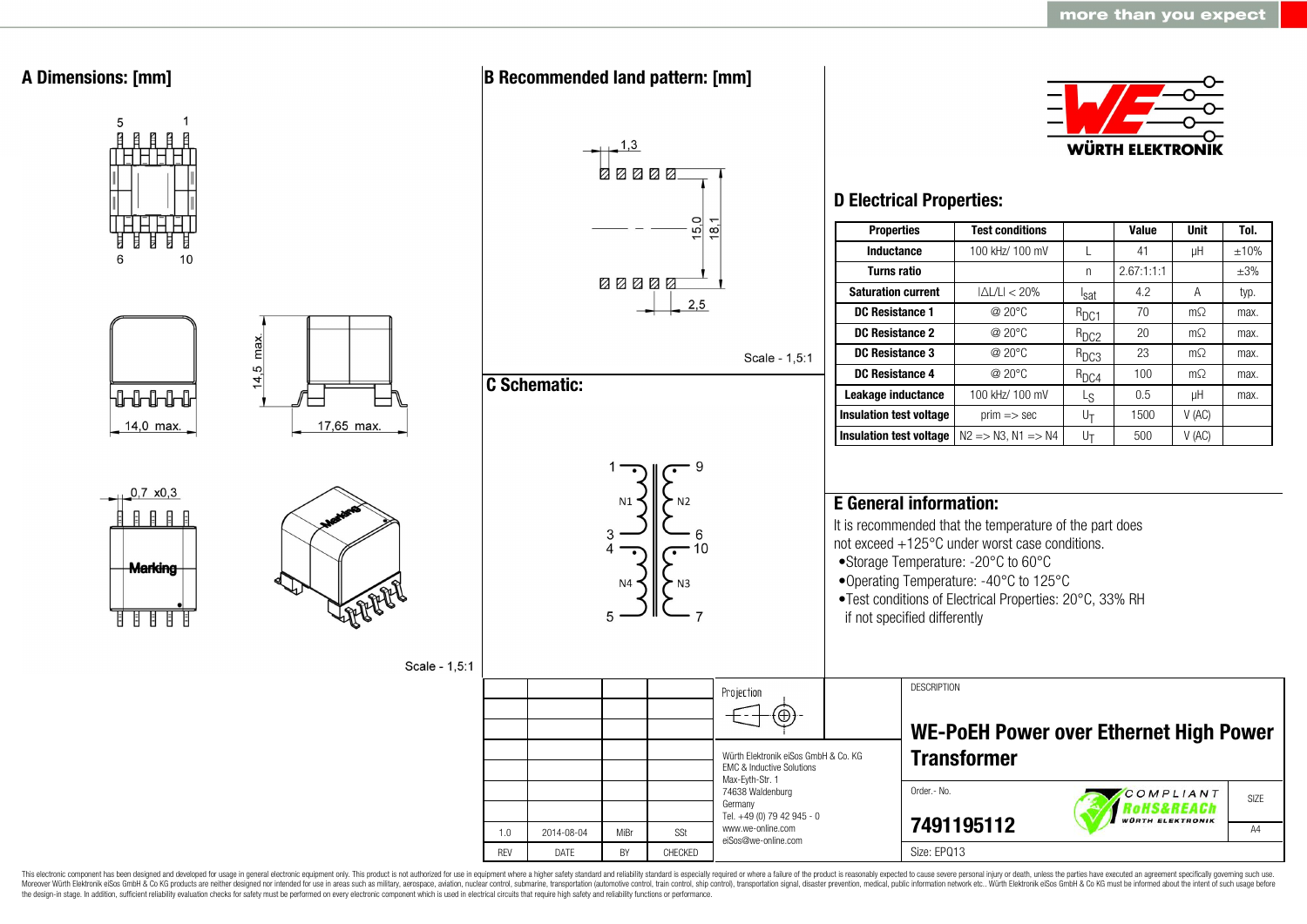

| <b>Properties</b>             |                     | <b>Value</b> | <b>Unit</b>    |
|-------------------------------|---------------------|--------------|----------------|
| Input voltage (N1)            |                     | $33 - 57$    | $V$ (DC)       |
| Output voltage 1 (N2)         | ∪∩1                 | 12           |                |
| Output current 1 (N2)         | 10                  | 1.5          | $\overline{A}$ |
| Output voltage 2 (N3)         | სეჷ                 | 12           |                |
| Output current 2 (N3)         | <sup>1</sup> 02     | 1.5          | A              |
| <b>Auxiliary voltage (N4)</b> | U <sub>aux</sub>    | 12           |                |
| <b>Switching frequency</b>    | <sup>T</sup> switch | 200-400      | kHz            |

### **D2 Application Properties:**

### **F1 Typical Inductance vs. Current Characteristics:**



|            |             |      |         | Projection<br>$(\oplus)$                                                     | <b>DESCRIPTION</b> | WE-PoEH Power over Ethernet High Power    |      |
|------------|-------------|------|---------|------------------------------------------------------------------------------|--------------------|-------------------------------------------|------|
|            |             |      |         | Würth Elektronik eiSos GmbH & Co. KG<br><b>FMC &amp; Inductive Solutions</b> | <b>Transformer</b> |                                           |      |
|            |             |      |         | Max-Eyth-Str. 1<br>74638 Waldenburg<br>Germany                               | Order.- No.        | COMPLIANT<br><i><b>RoHS&amp;REACh</b></i> | SIZE |
| 1.0        | 2014-08-04  | MiBr | SSt     | Tel. +49 (0) 79 42 945 - 0<br>www.we-online.com<br>eiSos@we-online.com       | 7491195112         | <b>WÜRTH ELEKTRONIK</b>                   | A4   |
| <b>REV</b> | <b>DATE</b> | BY   | CHECKED |                                                                              | Size: EPQ13        |                                           |      |

This electronic component has been designed and developed for usage in general electronic equipment only. This product is not authorized for use in equipment where a higher safety standard and reliability standard is espec Moreover Würth Elektronik eiSos GmbH & Co KG products are neither designed nor intended for use in areas such as military, aerospace, aviation, nuclear control, submarine, transportation (automotive control), stain control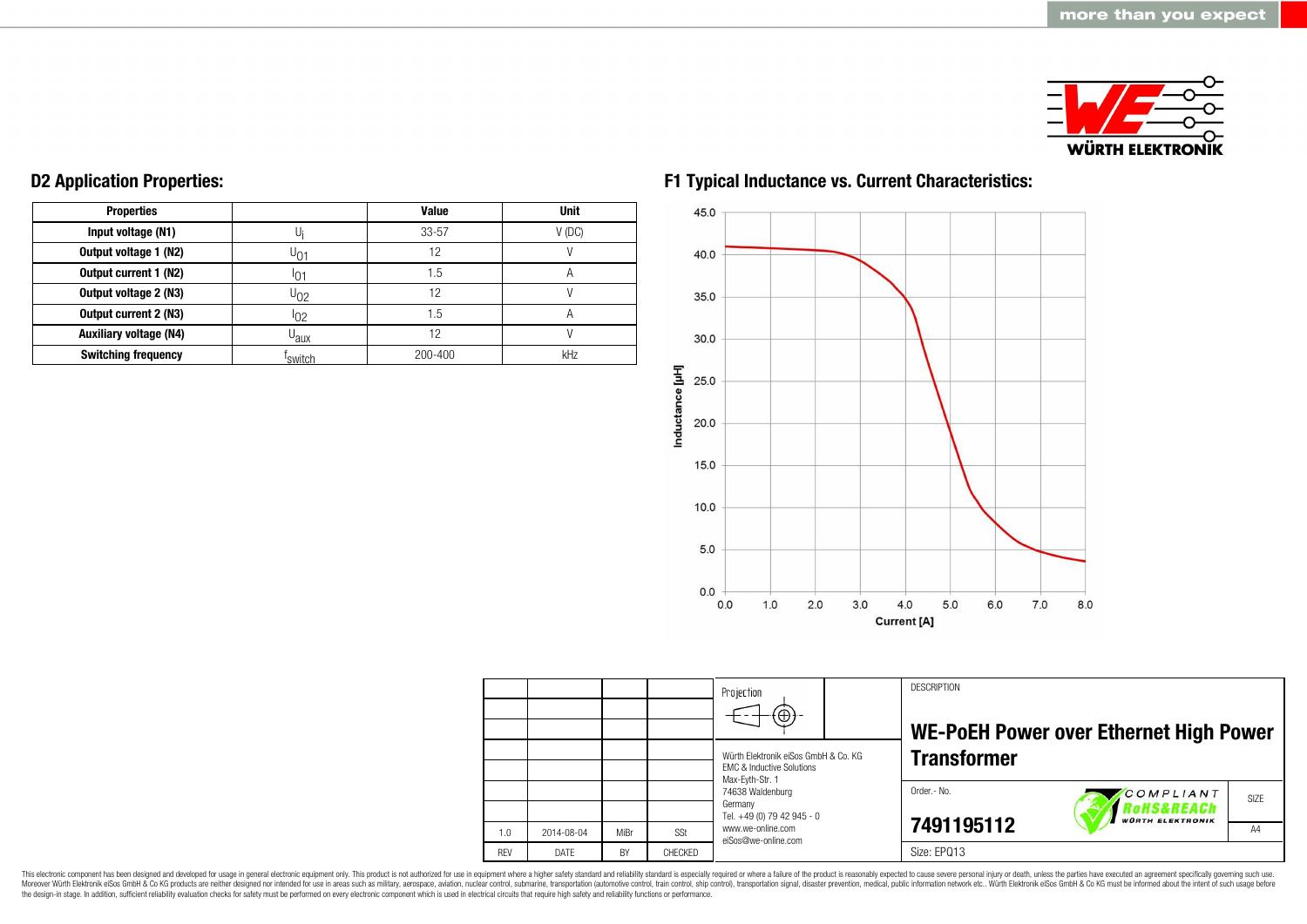### **H Soldering Specifications:**





## **H1: Classification Reflow Profile for SMT components: H2: Classification Reflow Profiles**

| <b>Profile Feature</b>                                                                                                                        | <b>Pb-Free Assembly</b>                               |
|-----------------------------------------------------------------------------------------------------------------------------------------------|-------------------------------------------------------|
| Preheat<br>- Temperature Min (T <sub>smin</sub> )<br>- Temperature Max (T <sub>Smax</sub> )<br>- Time $(t_s)$ from $(T_{smin}$ to $T_{smax})$ | $150^{\circ}$ C<br>$200\degree C$<br>$60-120$ seconds |
| Ramp-up rate $(T_1$ to $T_p$ )                                                                                                                | 3°C/ second max.                                      |
| Liquidous temperature $(T1)$<br>Time $(tl)$ maintained above T <sub>1</sub>                                                                   | $217^{\circ}$ C<br>$60-150$ seconds                   |
| Peak package body temperature $(T_n)$                                                                                                         | See Table H <sub>3</sub>                              |
| Time within 5°C of actual peak temperature $(t_n)$                                                                                            | 20-30 seconds                                         |
| Ramp-down rate ( $T_P$ to $T_I$ )                                                                                                             | 6°C/ second max.                                      |
| Time 25°C to peak temperature                                                                                                                 | 8 minutes max.                                        |

refer to IPC/JEDEC J-STD-020D

### **H3: Package Classification Reflow Temperature**

|                         | <b>Package Thickness</b> | Volume mm <sup>3</sup><br>$350$ | Volume mm <sup>3</sup><br>$350 - 2000$ | Volume mm <sup>3</sup><br>>2000 |
|-------------------------|--------------------------|---------------------------------|----------------------------------------|---------------------------------|
| <b>PB-Free Assembly</b> | $< 1.6$ mm               | $260^{\circ}$ C                 | $260^{\circ}$ C                        | $260^{\circ}$ C                 |
| <b>PB-Free Assembly</b> | $1.6 - 2.5$ mm           | $260^{\circ}$ C                 | $250^{\circ}$ C                        | $245^{\circ}$ C                 |
| <b>PB-Free Assembly</b> | $> 2.5$ mm               | $250^{\circ}$ C                 | $245^{\circ}$ C                        | $245^{\circ}$ C                 |

refer to IPC/JEDEC J-STD-020D

|            |            |           |         | Projection                                                                   |  | <b>DESCRIPTION</b> |                                                 |                  |
|------------|------------|-----------|---------|------------------------------------------------------------------------------|--|--------------------|-------------------------------------------------|------------------|
|            |            |           |         |                                                                              |  |                    | <b>WE-POEH Power over Ethernet High Power</b>   |                  |
|            |            |           |         | Würth Elektronik eiSos GmbH & Co. KG<br><b>FMC &amp; Inductive Solutions</b> |  | <b>Transformer</b> |                                                 |                  |
|            |            |           |         | Max-Eyth-Str. 1<br>74638 Waldenburg<br>Germany                               |  | Order.- No.        | COMPLIANT                                       | SI <sub>7F</sub> |
|            |            |           |         | Tel. +49 (0) 79 42 945 - 0                                                   |  |                    | <b>OHS&amp;REACh</b><br><b>WÜRTH ELEKTRONIK</b> |                  |
| 1.0        | 2014-08-04 | MiBr      | SSt     | www.we-online.com<br>eiSos@we-online.com                                     |  | 7491195112         |                                                 | A4               |
| <b>REV</b> | DATE       | <b>BY</b> | CHECKED |                                                                              |  | Size: EPQ13        |                                                 |                  |

This electronic component has been designed and developed for usage in general electronic equipment only. This product is not authorized for use in equipment where a higher safety standard and reliability standard and reli Moreover Würth Elektronik eiSos GmbH & Co KG products are neither designed nor intended for use in areas such as military, aerospace, aviation, nuclear control, submarine, transportation (automotive control), stain control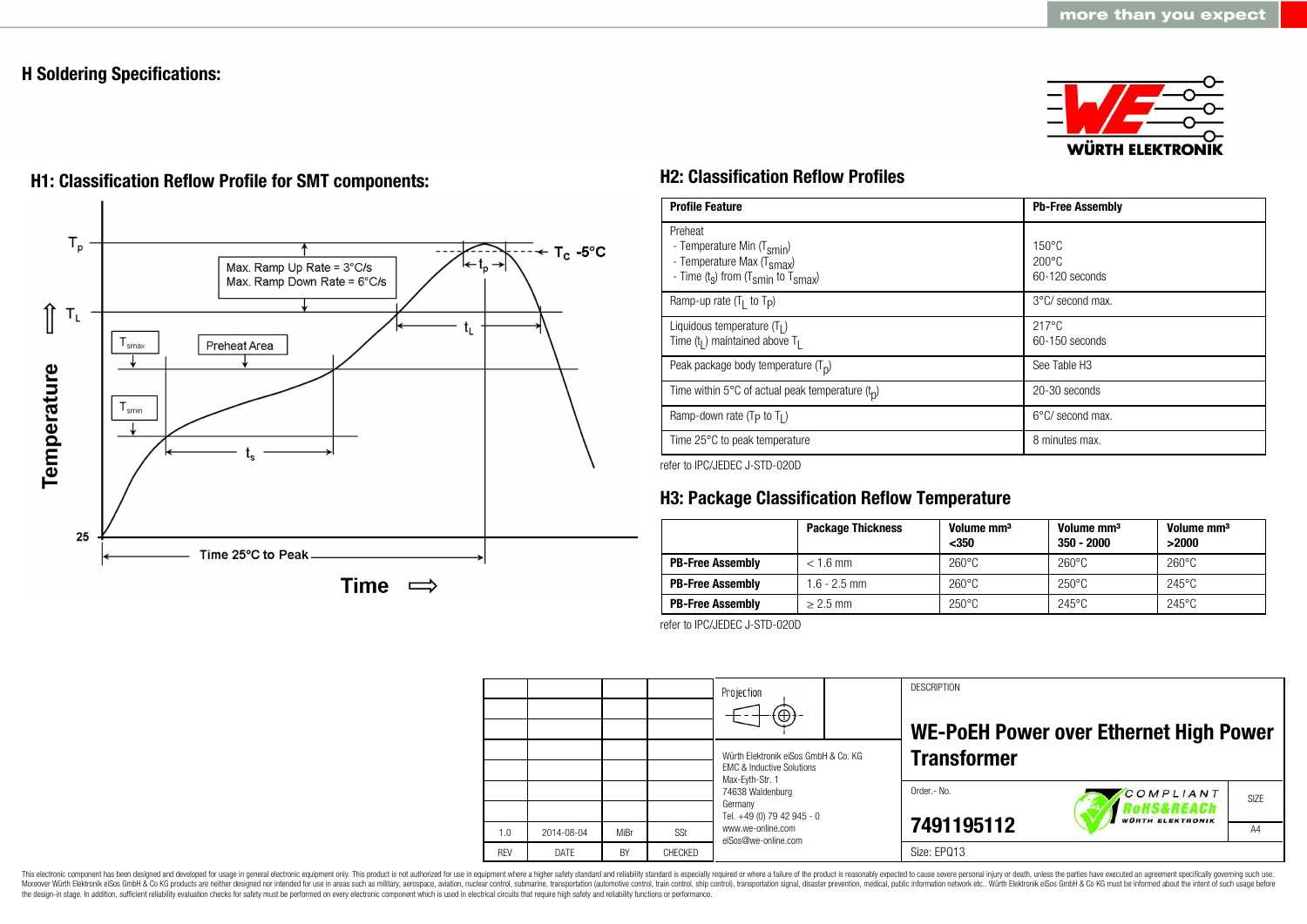### **I Cautions and Warnings:**

### **The following conditions apply to all goods within the product series of WE-PoEH of Würth Elektronik eiSos GmbH & Co. KG:**

### **General:**

All recommendations according to the general technical specifications of the data sheet have to be complied with.

The usage and operation of the product within ambient conditions, which probably alloy or harm the wire isolation, has to be avoided.

If the product is potted in customer applications, the potting material might shrink during and after hardening. The product is exposed to the pressure of the potting material with the effect that the core, wire and termination is possibly damaged by this pressure and so the electrical as well as the mechanical characteristics are endangered to be affected. After the potting material is cured, the core, wire and termination of the product have to be checked if any reduced electrical or mechanical functions or destructions have occurred.

The responsibility for the applicability of customer specific products and use in a particular customer design is always within the authority of the customer. All technical specifications for standard products do also apply to customer specific products.

Cleaning agents that are used to clean the customer application might damage or change the characteristics of the component, body, pins or termination.

Direct mechanical impact to the product shall be prevented as the core material could flake or in the worst case could break.

#### **Product specific:**

Follow all instructions mentioned in the data sheet, especially:

- •The soldering profile has to be complied with according to the technical reflow soldering specification, otherwise this will void the warranty.
- •All products shall be used before the end of the period of 12 months based on the product date code, if not a 100% solderability can´t be ensured.
- •Violation of the technical product specifications such as exceeding the nominal rated current will void the warranty.

The general and product specific cautions comply with the state of the scientific and technical knowledge and are believed to be accurate and reliable; however, no responsibility is assumed for inaccuracies or incompleteness.



|            |             |      |         | Projection<br>$\Theta$                                                                          | <b>DESCRIPTION</b> | WE-PoEH Power over Ethernet High Power            |      |
|------------|-------------|------|---------|-------------------------------------------------------------------------------------------------|--------------------|---------------------------------------------------|------|
|            |             |      |         | Würth Elektronik eiSos GmbH & Co. KG<br><b>EMC &amp; Inductive Solutions</b><br>Max-Evth-Str. 1 | <b>Transformer</b> |                                                   |      |
|            |             |      |         | 74638 Waldenburg<br>Germany<br>Tel. +49 (0) 79 42 945 - 0                                       | Order .- No.       | COMPLIANT<br>oHS&REACh<br><b>WÜRTH ELEKTRONIK</b> | SIZE |
| 1.0        | 2014-08-04  | MiBr | SSt     | www.we-online.com<br>eiSos@we-online.com                                                        | 7491195112         |                                                   | A4   |
| <b>REV</b> | <b>DATE</b> | BY   | CHECKED |                                                                                                 | Size: EPQ13        |                                                   |      |

This electronic component has been designed and developed for usage in general electronic equipment only. This product is not authorized for use in equipment where a higher safety standard and reliability standard is espec Moreover Würth Elektronik eiSos GmbH & Co KG products are neither designed nor intended for use in areas such as military, aerospace, aviation, nuclear control, submarine, transportation (automotive control), tain control) the design-in stage. In addition, sufficient reliability evaluation checks for safety must be performed on every electronic component which is used in electrical circuits that require high safety and reliability functions